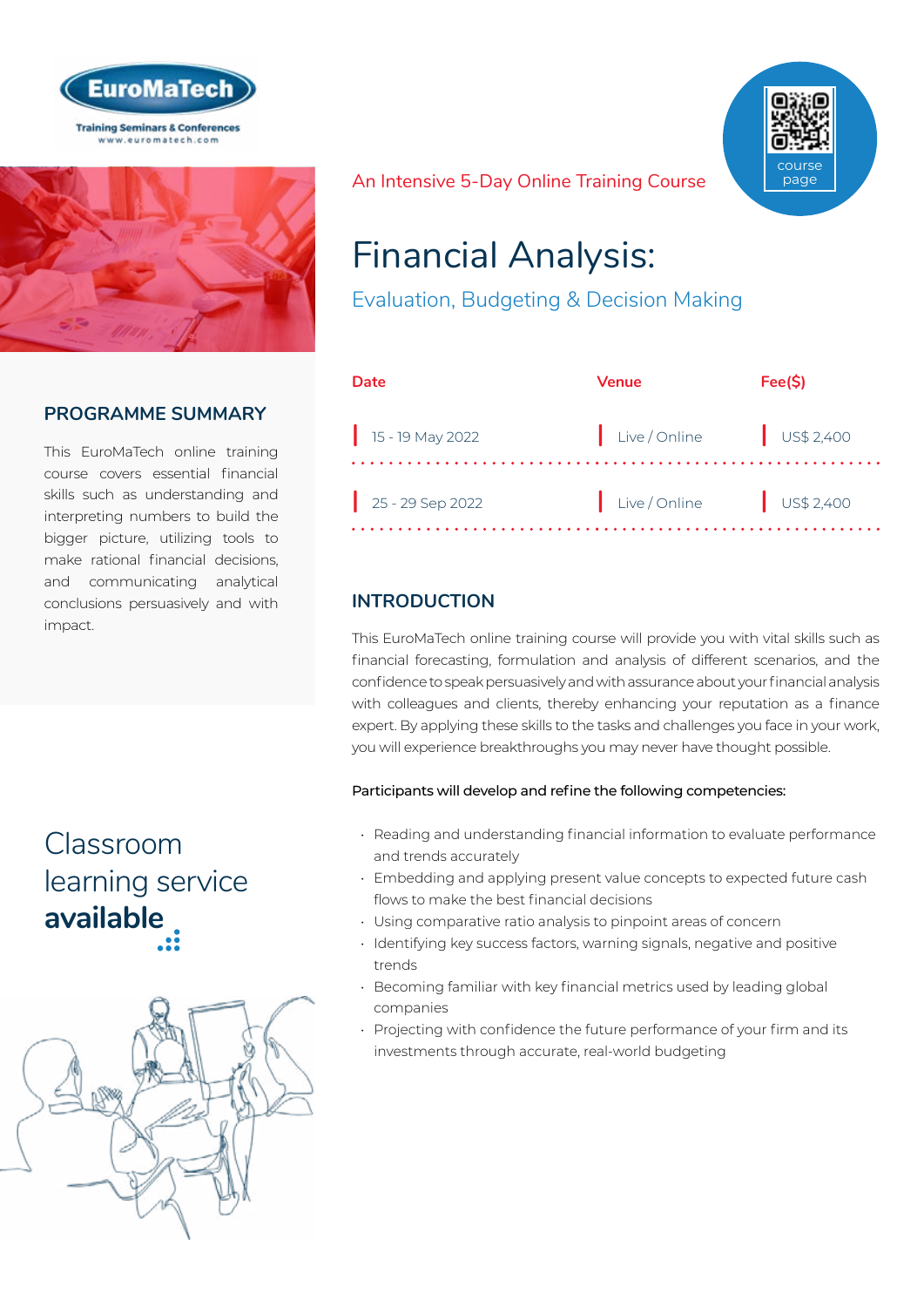#### **TRAINING METHODOLOGY**

This EuroMaTech Financial Analysis online training course will combine presentations with interactive practical exercises, supported by visual materials, activities, discussions and examples. Delegates will be encouraged to participate actively in relating the principles of financial analysis to the particular needs of their workplace. Relevant case studies will be provided to illustrate the application of each concept in an operating environment. Each learning point will be reinforced with practical exercises.

Advanced mathematical concepts are minimized wherever possible and presented in a visual way that is easy to understand with examples demonstrated.

#### **In-house Training**

EuroMaTech is capable of conducting this training programme exclusively for your delegates. Please e-mail us on inhouse@euromatech.ae for further information and/or to receive a comprehensive proposal.



+971 50 196 6003

**Email Address:** info@euromatech.ae

**Website:** www.euromatech.com

#### **WHO SHOULD ATTEND**

- Finance professionals from all sectors, who are keen to boost their performance and knowledge, skills and reputation in their firms and in the industry
- Personnel related to, moving into or aspiring to roles in finance that require deeper understanding and intelligent interpretation of financial information

#### **PROGRAMME OBJECTIVES**

#### This Financial Analysis online training course will enable participants to achieve the following objectives:

- Understanding the content of, and relationships between, primary financial statements (income statement, balance sheet, cash flow statement)
- Utilizing financial statements to evaluate the financial and strategic performance of an organization
- Appreciation of discounted cash flow (DCF) techniques and their application to financial decision making
- Identifying key success factors, early warning signs, and financial momentum signals in your own industry sector
- Understanding of EVA (Economic Value Added), RONA (Return on Net Assets) and other indicators, as performance metrics
- Framing the value creation/destruction process in mergers and acquisitions from the market's perspective and recognizing signals from the market to management
- Building a realistic budget, under a base case, upside and downside scenarios
- Identification and utilization of financial and business data sources that give insights into business and financial strategies
- Constructing and using rigorous excel spreadsheets for financial analysis, from the basics to more complex models
- Enhancing your professional and personal networks among colleagues of similar background, talent and potential

### **QUALITY CERTIFICATIONS & ACCREDITATIONS**

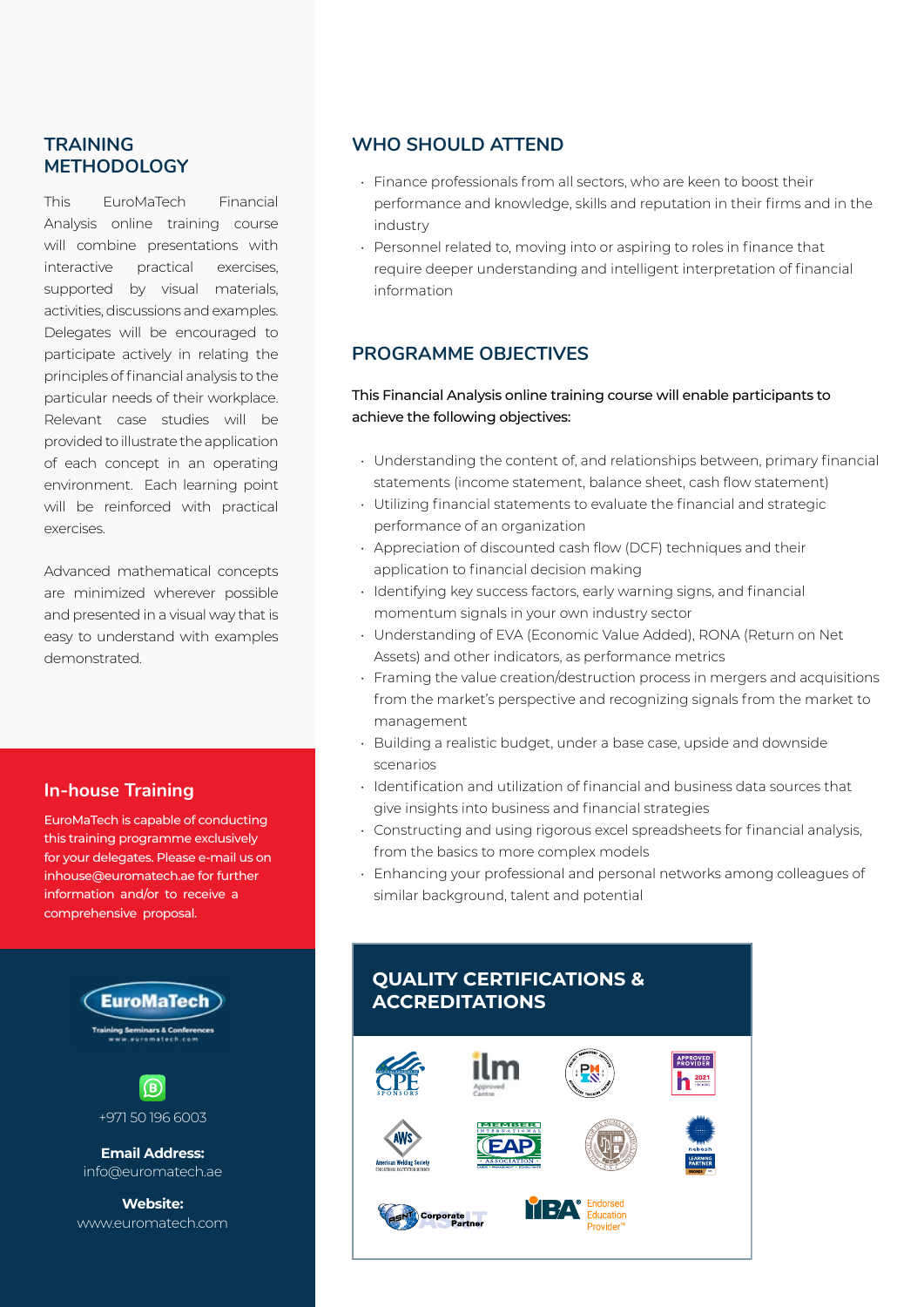# **COURSE OUTLINE**



# **Day 3** Evaluating Information

- Interpreting new information
- Focusing on significant metrics
- Annual reports, footnotes and beyond: deriving signals
- Evaluating short-term success: process and measures
- Sourcing and using industry data
- Benchmarking for evaluation purposes
- EVA, RONA, EBITDA, etc: their meaning and utility
- Calculating the results of analysis
- Case study: completing and presenting an advanced analysis

## **Day 1**

#### Getting Started with Financial Analysis

- The role and responsibilities of financial management
- The relationship between accounting and finance in analysis
- Review of the primary financial statements and their purpose
- The utility of ROI (return on investment) and similar metrics
- Identifying key success factors in an industry sector
- Financial ratios: what they represent, and how they can be used effectively
- Comparing targets with expectations in financial review
- Financial performance measurement systems
- Key accounting assumptions
- Case study: basic analysis example

#### **Day 4**

#### Budgeting and the Management Process

- Strategy: direction and vision
- Implementing strategy: the operational planning process
- Budgets: the financial expression of the operating plan
- The purpose of budgets: control mechanism
- The human side of budgeting and finance
- Elements of the budget framework
- Advantages and limitations of budgets
- Reporting: the key to control
- Case study: preparing a budget

# **Day 2**

#### Moving Beyond the Basics

- Definitions of free cash flow  $(FCF)$
- Altman's Z-score and its meaning
- Dupont analysis and what it reveals
- Scenario analysis: deciding on calculations and interpreting output
- Sensitivity analysis: identifying key variables and making assumptions
- Trend analysis: identification thereof and implications
- ROE (return on equity) as an indicator
- Case study: advanced analysis example

## **Day 5**

#### Completing the Budget Using Acquired Tools

- Assumptions
- Master budget
- Pro forma financial statements: income statement, balance sheet, cash flow statement
- Capital expenditure (capex) budget
- Sales and marketing budget
- Production budget
- General and administrative budgets
- Case study: completing the budget